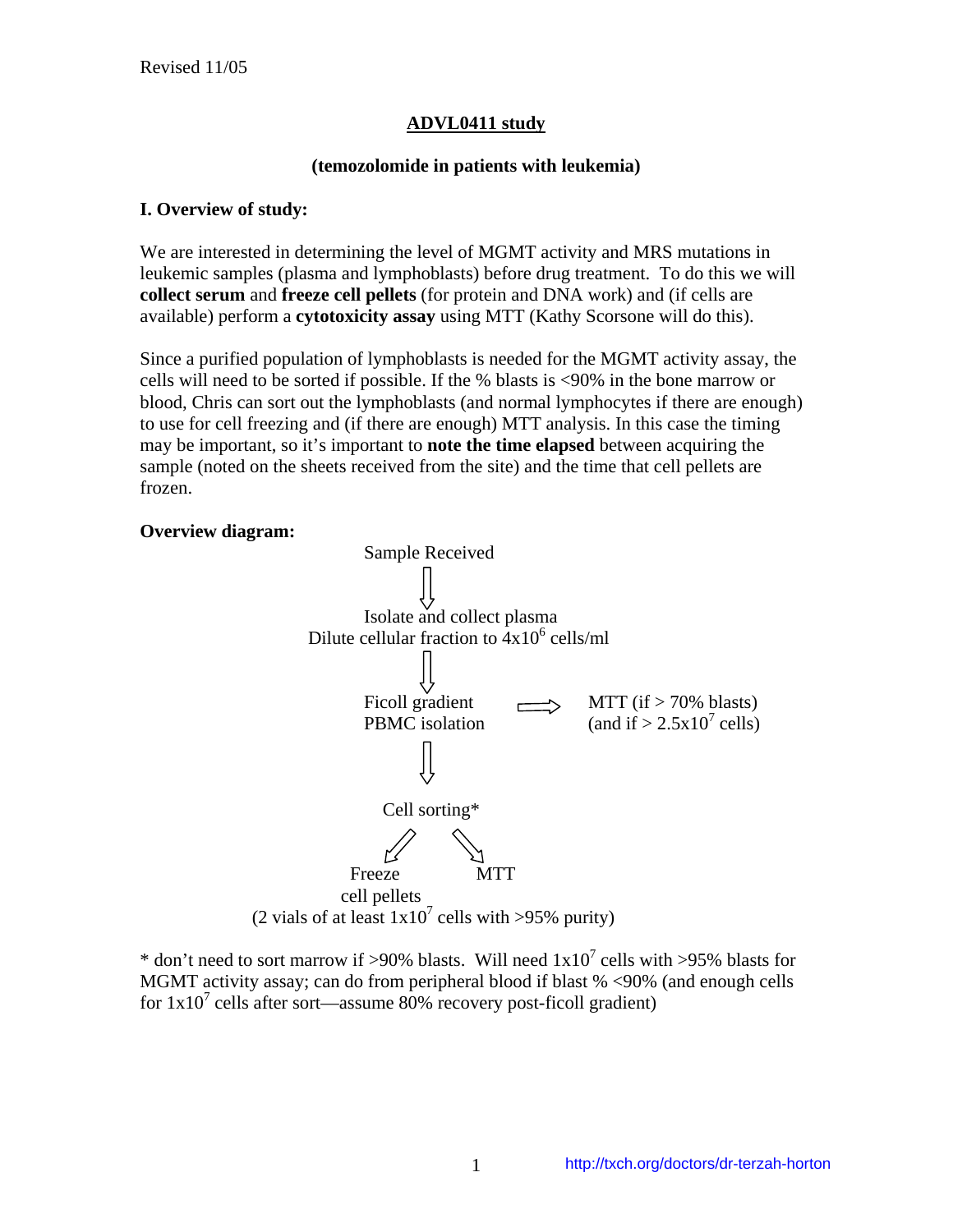# **II. Sample preparation**

A. Contacting folks: We will either receive either a peripheral blood sample (if the WBC count is high) or both peripheral blood and bone marrow. Once we know a marrow is coming, please contact Mike/Chris for cell sorting @4-4252. Samples arrive by FedEx between 10-11 am. Book slots for 11am-1pm for flow sorting if available. In this case it is good to try to sort at least  $1x10^7$  cells on the day the samples arrive if possible. However, if there is a sorting slot open the next day, this is also OK, just note the time lag. The samples will be pretreatment only (no day 8 or 18 samples).

- Put the Lymphoprep (if don't plan to sort) and Histopaque (if plan to sort can get higher yield) at room temperature on the morning of sample arrival.
- When the sample is received
	- 1. Log into logbook, ask Terzah for sample # (COG#) if not on sheets that come with sample. Record sample type, diagnosis and shipment condition
	- 2. Log in volume of each sample.
- Take an aliquot of 100ul of marrow in an Eppendorf tube to April Durrett (4- 4666,  $11<sup>th</sup>$  floor) for WBC count. The WBC count tells how to dilute sample for ficoll gradient

Take an aliquot of 200ul marrow in an Eppendorf tube to Mike  $(4-4252, 10<sup>th</sup>$  floor) for blast % (This % helps to decide if the sample needs to be sorted.) and to determine markers. Need to bring immunophenotype report for AML samples). (This % helps to decide if the sample needs to be sorted.)

## **Step 1: Isolation of Plasma:**

- Centrifuge the blood sample at 1000 rpm for 5 min.
- Label Eppendorf tubes with COG#, "plasma" and date.
- Aliquot top layer (plasma) from the centrifuged blood sample into labeled tubes
- Store at  $\mathcal{Q}$ -80<sup>0</sup>C. Note location in lab book and logbook.

## **Step 2: Isolation of PBMC by sucrose gradient:**

- Label 50 ml polypropylene tubes. In a 50ml polypropylene tube add 15ml of Lymphoprep solution (for sorted sample use Histopaque 1119 instead of Lymphoprep). If total WBC in the peripheral blood is >4000 cells/ul, dilute to  $4X10<sup>6</sup>$ cells/ml in HBSS medium. Also dilute the bone marrow sample in HBSS medium to a cell count of 4x106 cells/ml (based on WBC count from April)
- Carefully layer diluted blood and marrow samples over an equal volume of ficoll solution. Try not to mix the layers.
- Centrifuge the tubes for 30 min at 1200rpm (300xg) with brake off. After centrifugation the sample will layer:
	- o bottom layer: RBC's
	- o Next layer: (slightly turbid) lymphoprep or histopaque
	- o Third layer: *thin layer of cells (PBMC)*
	- o top layer: media/plasma layer.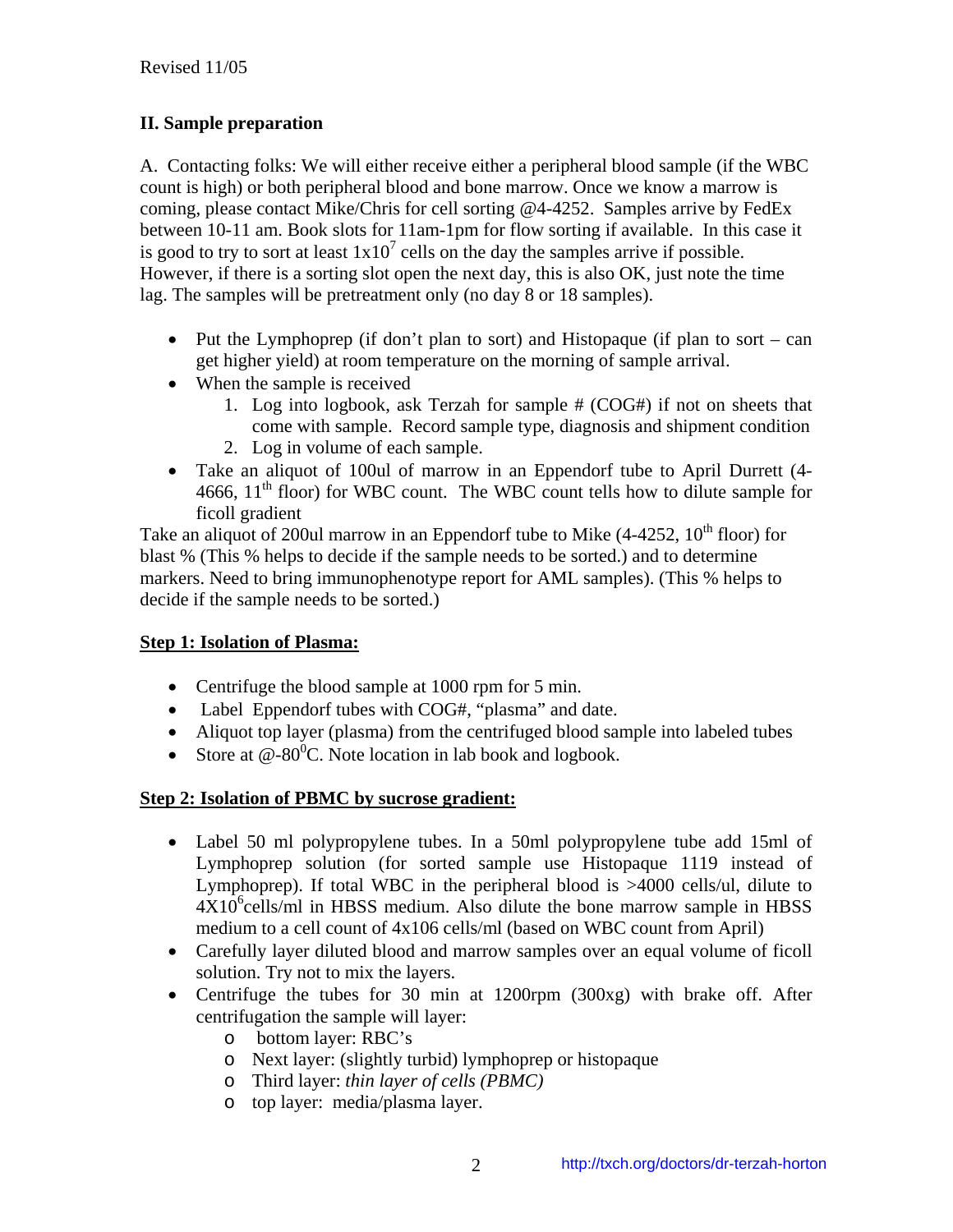- o Note: The cells are at the *interface* between lymphoprep and serum layer.
- Remove the interface with a pipettman (p1000) into a clean, labeled 50 ml tube. Dilute the PBMC to 10ml with cold 1XPBS and mix gently. Take an aliquot of 90ul and add 10ul of trypan blue (1:10). Count the cells using hemocytometer.
- Add 30ml 1XPBS with 2%FBS (=FACS wash buffer) to cells and spin the cells for 5-7 min @1000rpm. Aspirate supernatant. Resuspend the cells for the assays planned. (Cell sorting and MTT assay)
- If the pellet is red/pink, same 50ul for cytospin analysis (see below)

-----**Step 3: Cell sorting** (don't need to sort if blast %>85% in either marrow or blood.). If marrow is >85% blasts and peripheral blood is less than 85% blasts, sort the blood and freeze the unsorted marrow (as cell pellets) and do the MTT from the unsorted marrow. Freeze sorted cells for the MGMT activity assay (goal:  $1x10^7$  cells).

-----**Step 4. Freeze cell pellets**  $1X10^7$  cells per tube, can freeze up to 10 tubes if lots of cells. Need at least two tubes for each sample type (blood and marrow).

-----**Step 5. MTT assay** - If purity is  $< 70\%$  or if cell # is  $< 2X10^7$  cells – do not perform MTT analysis. If  $> 70\%$ , perform on only one type of sample (blood or marrow) whichever you have the most cells (this is usually marrow)

----Step 6. **Cytospin –** If the pellet appears contaminated with red cells, please do cytospin:

 --Assemble labeled, coated slide, filter paper and plastic funnel into metal holder.

--Place holder in cytospin apparatus (balance each sample)

--Add 50ul of sample (and 50ul 30% albumin if available)

--spin at 1000 rpm for 2 min.

--Air dry on heat block set on low (fixes cells to slides)

--Put on Terzah's desk for staining in heme lab.

## **Step 3. Cell Sorting: (done on**  $10^{\underline{h}}$  **floor in Flow lab –Mike/Chris@ 4-4252)**

- Resuspend cells in 750ul of 1X binding buffer. If more than  $4X10<sup>7</sup>$  cells, resuspend cells to  $4X10^7$  cells/ml in 1X binding buffer.
- Add CD45-PE- 1ul for each  $1X10^6$  cells (need to use a minimum of 25 ul of reagent). Vortex briefly and incubate 10min in dark @room temp. If the cells are low CD45 expressers (Mike will let you know), also add CD10-FITC (1 ul/1x10<sup>o</sup> cells) if ALL. If AML and low CD45 expressers, ask Mike what counterstain to use (CD33 or CS14).
- If >750ul divide sample into 500ul for each 3ml tube for spinning (for eg: if  $8X10<sup>7</sup>$  cell, add 2ml 1Xbinding buffer, incubate @ RT, then divide into 4 tubes (500ul each) for centrifugation).
- Wash cells once with 2 ml 1X FACS wash buffer. Take an aliquot and count the cells.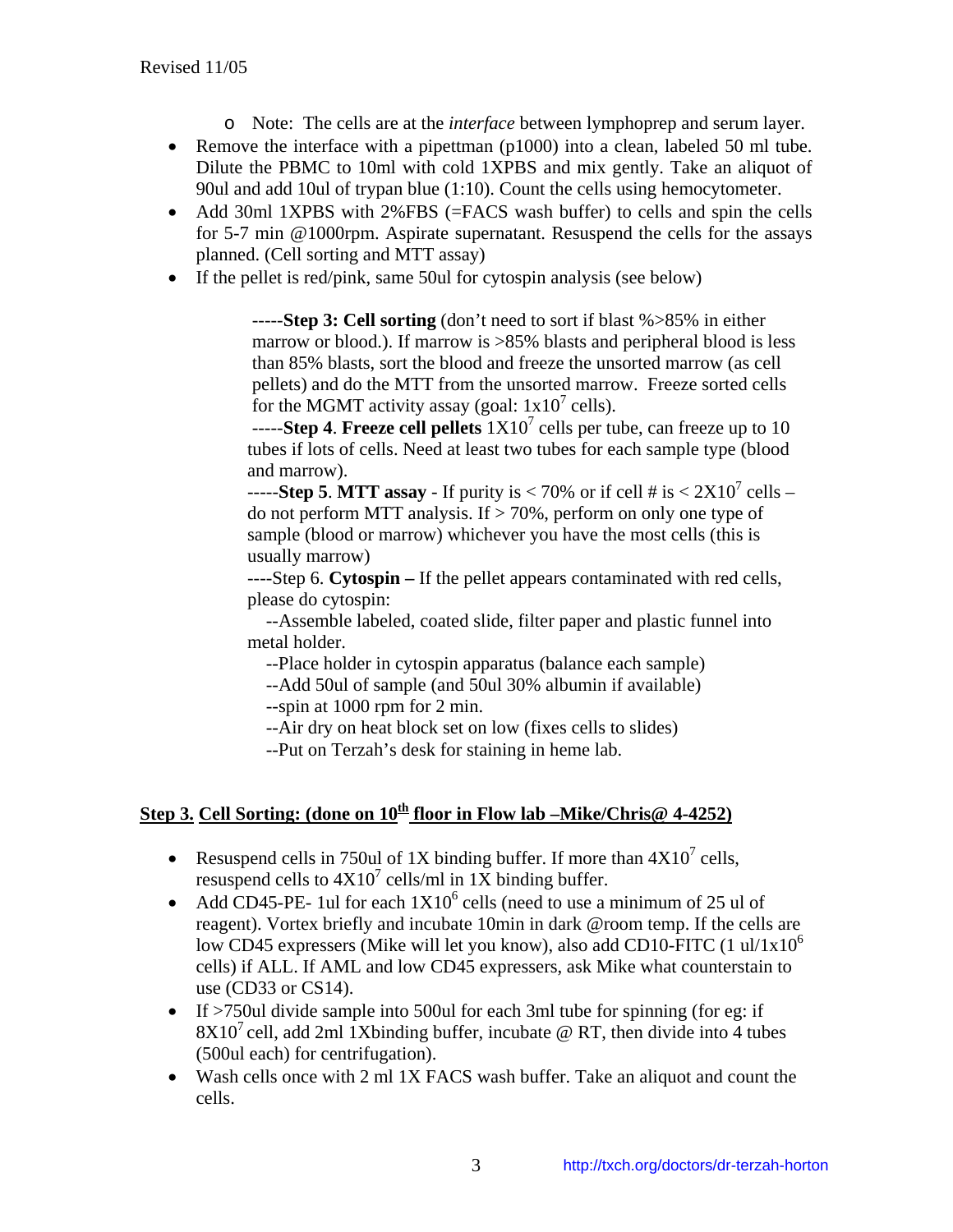- Resuspend to  $4X10^7$  cells/ml in RPMI1640 + 20%FBS + antibiotics in **special polypropylene tubes** for sorting. Place  $4X10^7$  cells/ml (1ml) in each tube. Take some extra clear 3ml tubes with 500 ul medium (500 ul RPMI1640 + 20%FBS + antibiotics) to FACS lab to place the sorted cells into after sorting.
- After sorting plan the experiments accordingly (cell count usually on the side of tubes)

-if  $2X10<sup>7</sup>$  cells or less –freeze as cell pellets only: go to step 4 (i.e., Freeze pellets for protein lysates) below. **Note time** of freezing.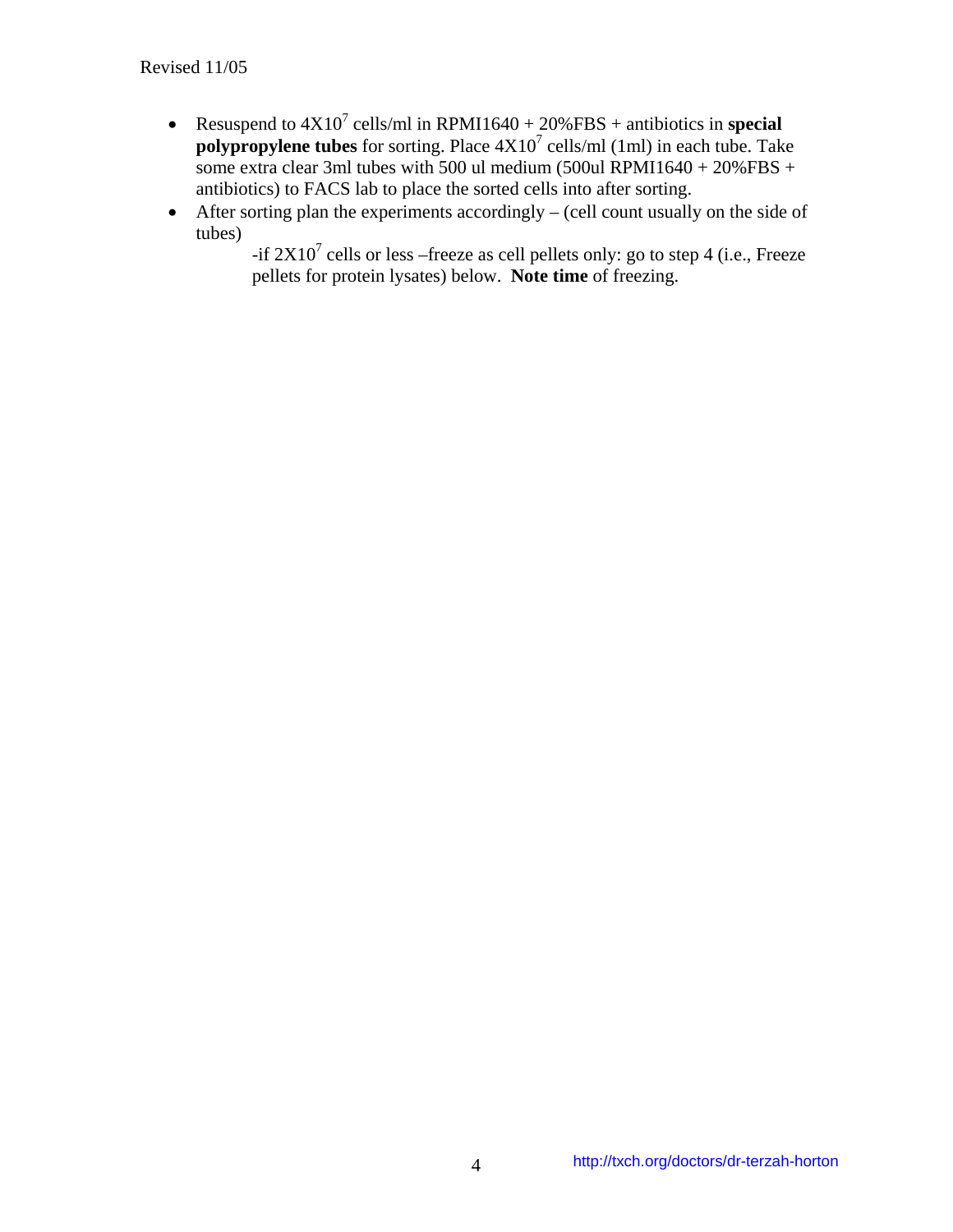## **Step 4. Freeze pellets for protein lysates: (stored at –80<sup>0</sup> C)**

- Freeze all cells remaining after completing MTT (if done)
- Wash cells in 10ml cold 1XPBS
- Resuspend cells to  $1X10^7$ cells/ml
- Label the tubes with sample name/no, type of sample (either blood or marrow), cell no and date prepped. For example:
	- o Top of tube: COG #\_\_\_\_, blood, pretreatment
	- o Side of tube: number of cells frozen, date prepped
- Aliquot 1ml into Eppendorf tubes and spin in cold microcentrifuge. (1000 rpm for 7 min) Aspirate the supernatant completely.
- Freeze cell pellets at  $-80^{\circ}$ C and note in the lab notebook and logbook where tubes have been stored.

### **Step4. MTT assay:**

- Resuspend 3.7X10<sup>6</sup> cells to  $1X10^7$  cells  $(2X10^7 \text{ cells if have extra})$  @ $1X10^6$ cells/ml in RPMI1640 + 20%FBS + pen-strep  $&$  gentamycin.
- Bring cells to Kathy Scorsone (Extension 4-4219) (or Terzah) for plating in MTT assay. NOTE: leave resuspended cells  $37^0C$  incubator in tissue culture flask until use. If in 50ml conical tube, loosen 50ml conical cap so cells can breathe